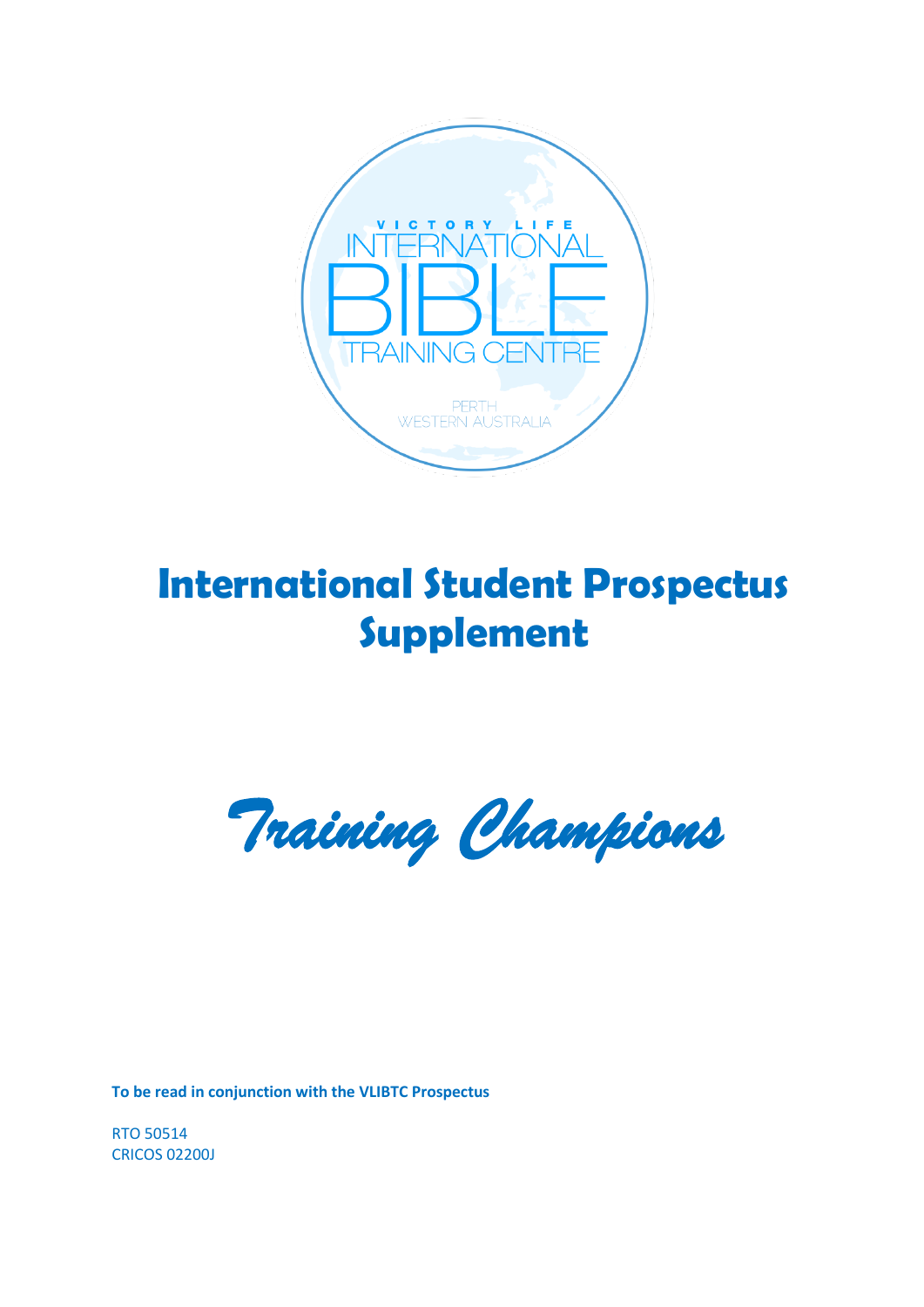#### **INTRODUCTION**

Situated on a coastal plain, Perth remains a great attraction to those that love the outdoors. You can swim in the surf on some of the best beaches in the world, walk amongst ancient trees and fields of wildflowers, taste delicious local produce, explore gorges and wilderness areas and meet relaxed, friendly people.

The variety of landscapes and climates in Western Australia means there is always plenty of sunshine, making it a perfect year-round destination. It is a land blessed with spectacular diversity where the deep reds of ancient interior rock formations contrast with the sparkling blue of the Indian and Southern Oceans and the lush greenery of the stunning southern regions.

For further information about living in Perth check the following websit[e www.studyperth.com.au](http://www.studyperth.com.au/)

#### **Victory Life International Bible Training Centre Inc. (VLIBTC)**

Victory Life International Bible Training Centre Inc. is a Registered Training Organisation in Western Australia, RTO Provider Code 50514.

It is also registered on the Commonwealth Register of Institutions and Courses for Overseas Students (CRICOS) since 2000, CRICOS Code 02200J.

VLIBTC was established in 1997 as part of the vision of Rev. Dr. Margaret Court when establishing the church, Victory Life Centre. Her desire was to see people equipped to serve God in the contemporary world and become leaders in the church by having a good sound foundation and knowledge of the Word of God.

The Bible College was given recognition as a Registered Training Organisation (RTO) in 1999 and later accredited by CRICOS to take international students. Students from many overseas countries have already graduated from VLIBTC.

#### **Statement of Faith**

Victory Life International Bible Training Centre is a Pentecostal / Word of Faith Bible college and is established on the following Biblical principles:

- That the Bible is the inspired, authoritative and infallible Word of God. In it we find the complete revelation of God's will for the salvation of men and the divine and final authority in all Christian faith and life. (2 Timothy 3:16)
- That there is only one God, creator of all things, who is infinitely perfect and eternally existent in three persons, Father, Son and Holy Spirit. (1 John 5:4-7)
- In the deity of our Lord Jesus Christ, His virgin birth, His sinless life, His miracles and his vicarious and atoning death where He shed His blood for the redemption of all men.
- We believe in His bodily resurrection from the dead, His bodily ascension to the right hand of the Father as our High Priest and Advocate and His personal return in power and glory. (1 Corinthians 15:3; 1 Peter 2:21-24; John 3:16)
- That man was created in the image of God but sinned and is therefore lost. Only through regeneration by the Holy Spirit can salvation and spiritual life be obtained. The shed blood of Jesus Christ and His resurrection provide the only grounds for justification and salvation. (Romans 3:21-30; Galatians 4:4-7)
- That the present day ministry of the Holy Spirit is to glorify the Lord Jesus Christ. During this age He indwells, guides, instructs and empowers the believer for godly living and service. He operates in all believers in the fruit of the spirit and the power of the gifts of the Spirit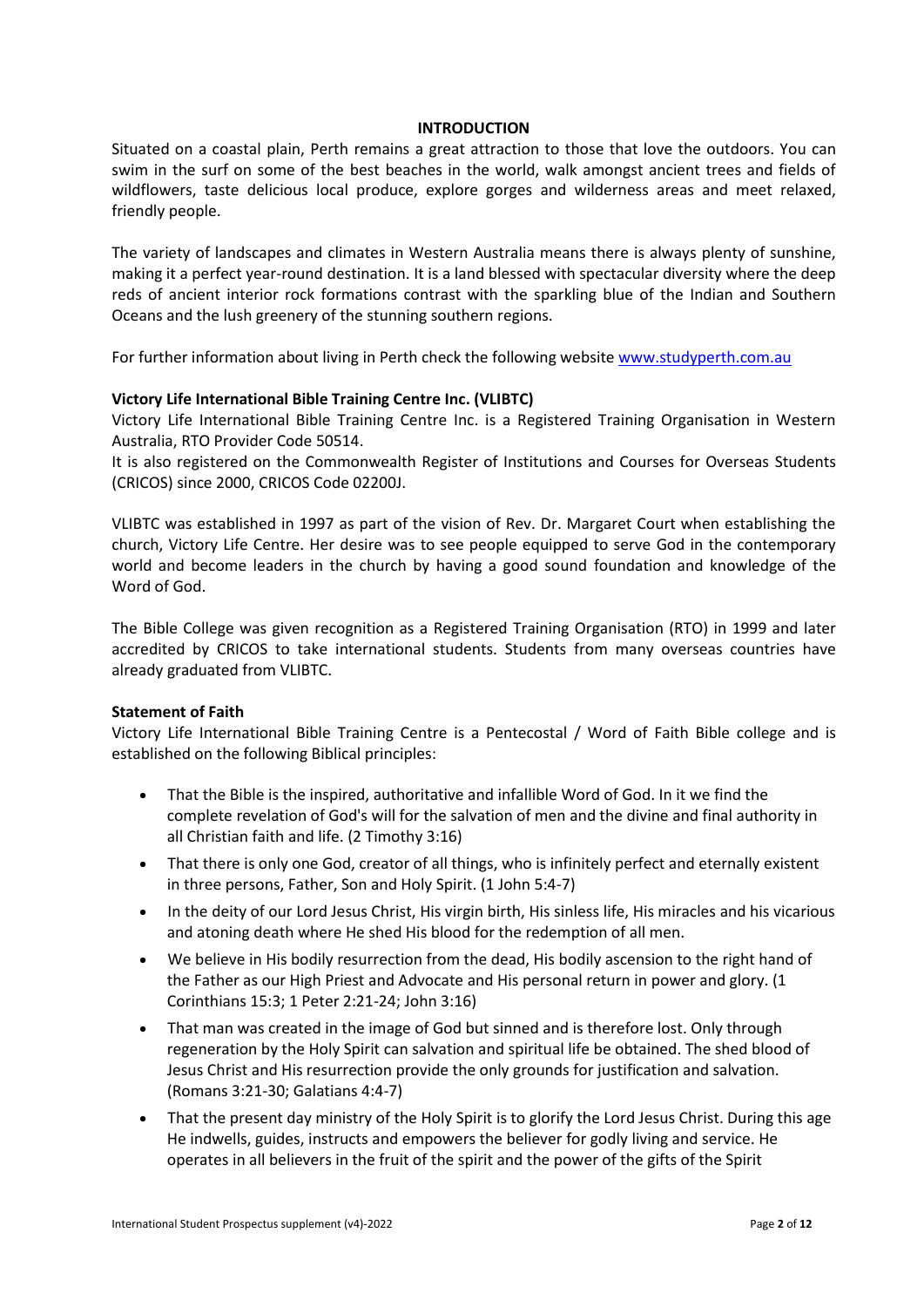manifesting in them as He wills. (John 14:6; Acts 1:5, 8, 2:2-4; 1 Corinthians 12-14; Galatians 5:22, 23)

- That every born-again, Spirit-filled believer should maintain a consistent prayer life. This should be both in praying with the understanding and in the Spirit. (Ephesians 6:18; 1 Corinthians 14:14-15)
- That without faith it is impossible to please God. The atonement provides salvation, healing and prosperity for the believer. We are redeemed from the curse of the law, including poverty, sickness and spiritual death. Our lives will be successful and healthy if we walk in the light of this redemption with faith in God's Word and in answer to believing prayer. (Hebrews 11:6; Isaiah 53:5; Galatians 3:13; James 5:14-16)
- That the true church is composed of all those who are truly born-again. Through this new birth we are spiritually united together in the body of Christ. We, as the body, are to become more and more in every way like Christ who is the Lord and Head of His body, the church. Every local church has the right under Christ to decide and govern its own affairs. (John 3:3, 5; Ephesians 4:15, 16)
- That Marriage, according to Scripture is between a man and a woman; that man and woman are joined to become one flesh. God created man in His own image, male and female instructing them to be fruitful and multiply (Genesis 1:27-28; 2:24)

# **COURSE ENTRY REQUIREMENTS**

# *Satisfactory Level of English – evidence is required with application*

Entry in to the VLIBTC course requires that students possess a satisfactory level of English. Students are required to have:

 a minimum IELTS overall band score of 5.5 (or equivalent) for Level 3 to 5 countries Refer to [https://immi.homeaffairs.gov.au/visas/getting-a-visa/visa-listing/student-](https://immi.homeaffairs.gov.au/visas/getting-a-visa/visa-listing/student-500#Eligibility/)[500#Eligibility/](https://immi.homeaffairs.gov.au/visas/getting-a-visa/visa-listing/student-500#Eligibility/) "Meet English language requirements" for further information

*or* 

 a minimum year 10 English score of 'C' or higher for Level 1 + 2 countries with evidence that a they have completed at least **5 years' study in English** in one or more of the following countries: Australia, UK, USA, Canada, New Zealand, South Africa, or the Republic of Ireland

Students with a grade below this level or other evidence of unsatisfactory English standards may require further study in English to lift their standard prior to commencing their enrolled course. Enquire with the VLIBTC Overseas Contact Officer for further information regarding one visa to study at both Kingston International College (to improve English) then, on reaching an IELTs of 5.5 / B2, at Victory Life International Bible Training Centre.

# *Past educational and vocational qualifications*

Past educational and vocational qualifications should be added to a student's course entry application.

# *RPL and Credit Transfer*

Where a student believes they may have course credits or certifications, a request for a Recognition of Prior Learning application should be included in the student's application.

# **Rules of Enrolment and Code of Conduct**

If accepted by VLIBTC students will be required to:

- Uphold the reputation and integrity of VLIBTC and Victory Life Centre at all times
- Pursue holiness as a lifestyle including refraining from the use of illegal drugs and sexual immorality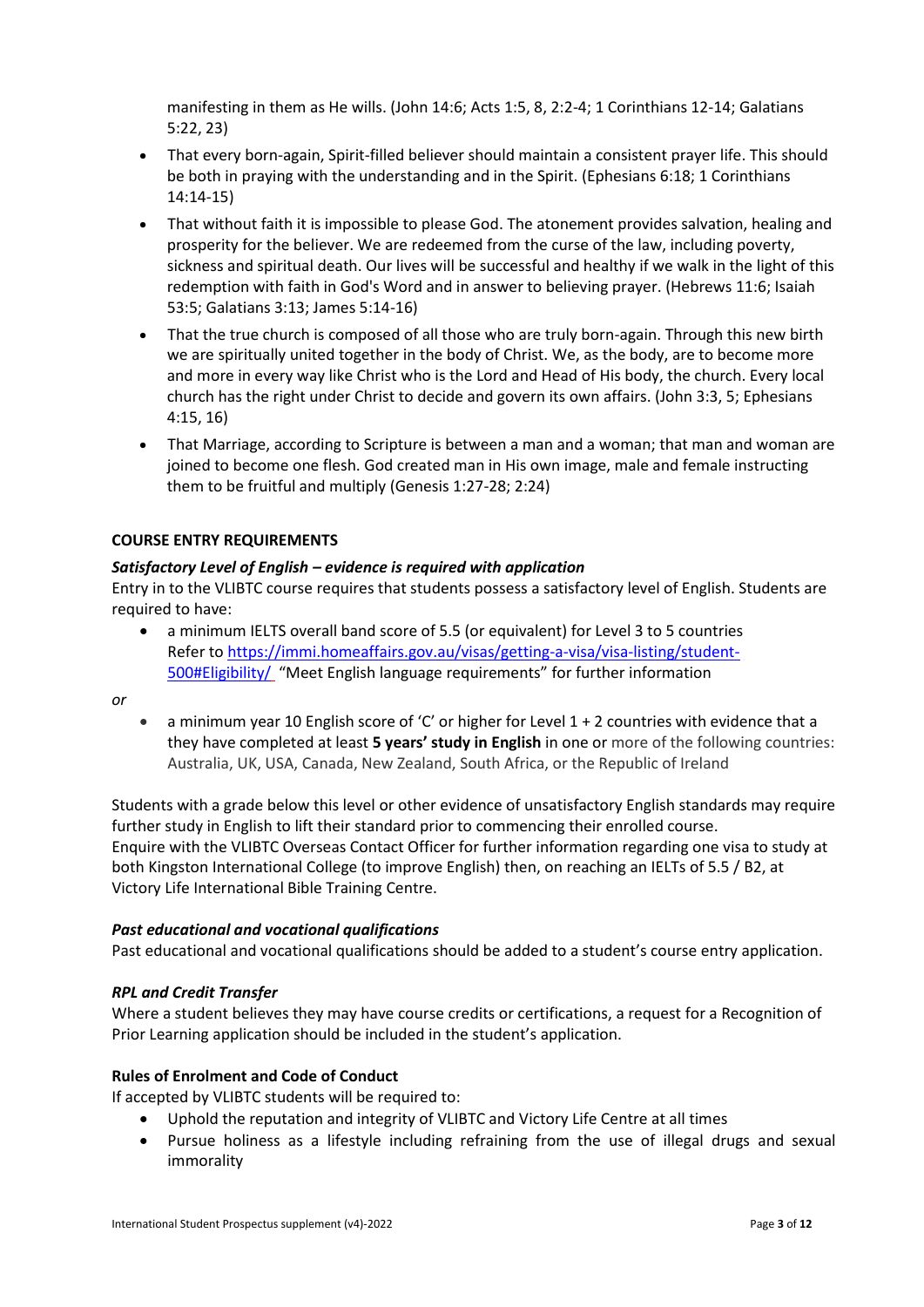- Pursue studies diligently maintaining a teachable attitude
- Pursue harmonious relationships in action and in speech with all staff and students at all times
- Maintain honesty and integrity in every area including the submission of assessments signifying they are your own work.
- Attend their home church serving in an area of practical ministry weekly. International and interstate students will be required to attend Victory Life Centre until they submit a letter from their pastor acknowledging their church attendance and participation.
- Participate in serving at Victory Life Centre conferences as a part of the practical training requirement
- Complete adequate course progress
- Pay fees on time
- Maintain a satisfactory attendance of 80% minimum for every subject
- Accept the conditions of no alcohol or smoking at any VLIBTC, church or student arranged events
- Be punctual in attending chapel and all classes each morning
- Abide by all regulations imposed by the Department of Home Affairs as they relate to the Student Vis[a www.homeaffairs.gov.au/trav/stud](http://www.homeaffairs.gov.au/trav/stud)
- Accept any disciplinary action taken in relation to the breach of any of the above

# **COURSE CONTENT AND MODES OF STUDY AND ASSESSMENT**

(This document should be read in conjunction with the current VLIBTC Prospectus)

Students are required to complete face-to-face study of 20 hours per week with a combination of classroom and practical serving approaches. Practical serving includes attending and serving in the student's home church for two hours each week and participating in local community for 2 hours each week. This varies with each stream in the Certificate IV.

Assessments include written tests, assignments, reports, portfolios, observation of workplace and simulated tasks.

Students study competency based training and assessment methods and will be assessed according to established industry standards that will equip the student with the essential skills and knowledge to gain a firm footing in their chosen industry area.

Students who successfully complete their course will be awarded with qualifications that are nationally recognised.

# **QUALIFICATIONS**

The following qualifications are offered by VLIBTC

- 10996NAT-Certificate IV in Christian Ministry Course Code 107582F
- 10997NAT-Diploma of Christian Leadership and Ministry Course Code 107583E

# **COURSE DURATION**

- Our Bible college has two intakes per year at the start of each semester one in February and one in July.
- The February intake, including holidays, is 42 weeks with 36 teaching weeks.
- The July intake, including holidays, is 48 weeks with 36 teaching weeks.

*See the Annual Calendar for study periods and holidays – on website: [www.vlibtc.wa.edu.au](http://www.vlibtc.wa.edu.au/)*

# **FACILITIES**

# *VLIBTC training facilities are located at:*

1 Neil Street, Osborne Park, Western Australia, 6017

The facilities at VLIBTC include air-conditioned classrooms. Internet and computer access is available for enrolled students. All training is conducted with ample tools and equipment available to students.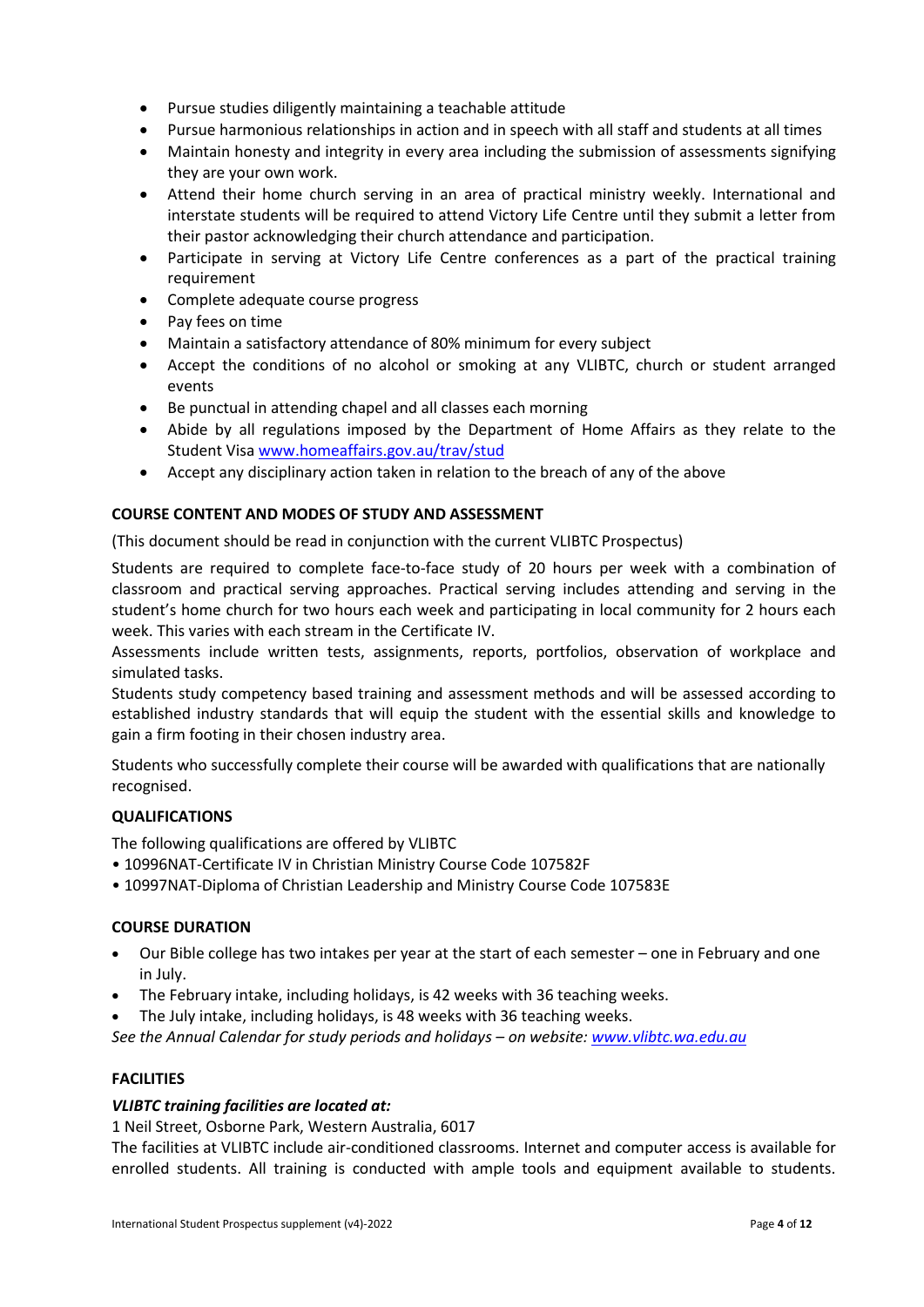Supplementary research materials and resources are within easy access including an expansive library, sound equipment, and musical instruments.

#### **COURSE FEES**

The following fees apply:

# **Application fee – once only fee \$250AUD (non refundable)**

The Course fees that relate to each of the above courses are as follows:

|                          | <b>CERT IV</b>                    | <b>DIPLOMA</b>   |                               |
|--------------------------|-----------------------------------|------------------|-------------------------------|
| <b>Application Fee:</b>  | \$250 AUD (with application form) |                  |                               |
| Tuition:                 | \$5200 AUD                        | \$5300 AUD       |                               |
| Student activity fee:    | $$350$ AUD                        | \$350 AUD        |                               |
| Text Books               | \$100                             | \$100            | for each course approximately |
| <b>Total Course Cost</b> | <b>\$5900AUD</b>                  | <b>\$5750AUD</b> |                               |

\*Initial payment **prior** to commencement of studies is one semester (or 50% of your tuition fees for that course). The balance of the tuition fees for the remainder of the course is **due two weeks before** the start of the student's second semester.

Students may, if they choose to, pay the full amount of fees in advance. Such advanced payment will be deposited in a Trust Account. Full details of refund policy are contained later in this prospectus

Students currently enrolled will be informed of any changes that may affect their current course fees, at least three (3) months in advance of any change being made. Increases to fees will not be applied to student fees already paid in advance.

#### **Additional Cost:**

\*It is a requirement that a student has Overseas Student Health Cover (OSHC) cover for the duration of their VISA (VLIBTC does not arrange health cover for you.)

Overseas Student Health Cover: approx. \$550 (\*12 Months Cover – Single Average) Subject to government re-assessment annually

\*Late Assessment Submissions: Students may have to pay a late submission fee of \$25 for late assessments unless compassionate grounds are approved.

# **COURSE MONEY FEE REFUND POLICY**

#### *Course Money Refund Procedures*

Where a student believes that they have grounds for a course money refund, students should:

- Submit a written request for course money refund to the Overseas Contact Officer.
- State valid reasons for their course money refund application.
- Allow 28 days for the application to be processed by VLIBTC's Management.

When receiving a written course money refund application, the Overseas Contact Officer shall:

- Present the application to VLIBTC's management
- Provide to the student in writing the resulting decision with the reason for the decision of VLIBTC's Management and how any refund of course money has been calculated.
- Advise the student of their right to \*appeal the decision of VLIBTC's management. (\*VLIBTC's maintains a complaints and appeals process on the basis of natural justice)

The agreement, and the availability of the complaints and appeals process, does not remove the right of the student to take action under Australia's consumer protection laws.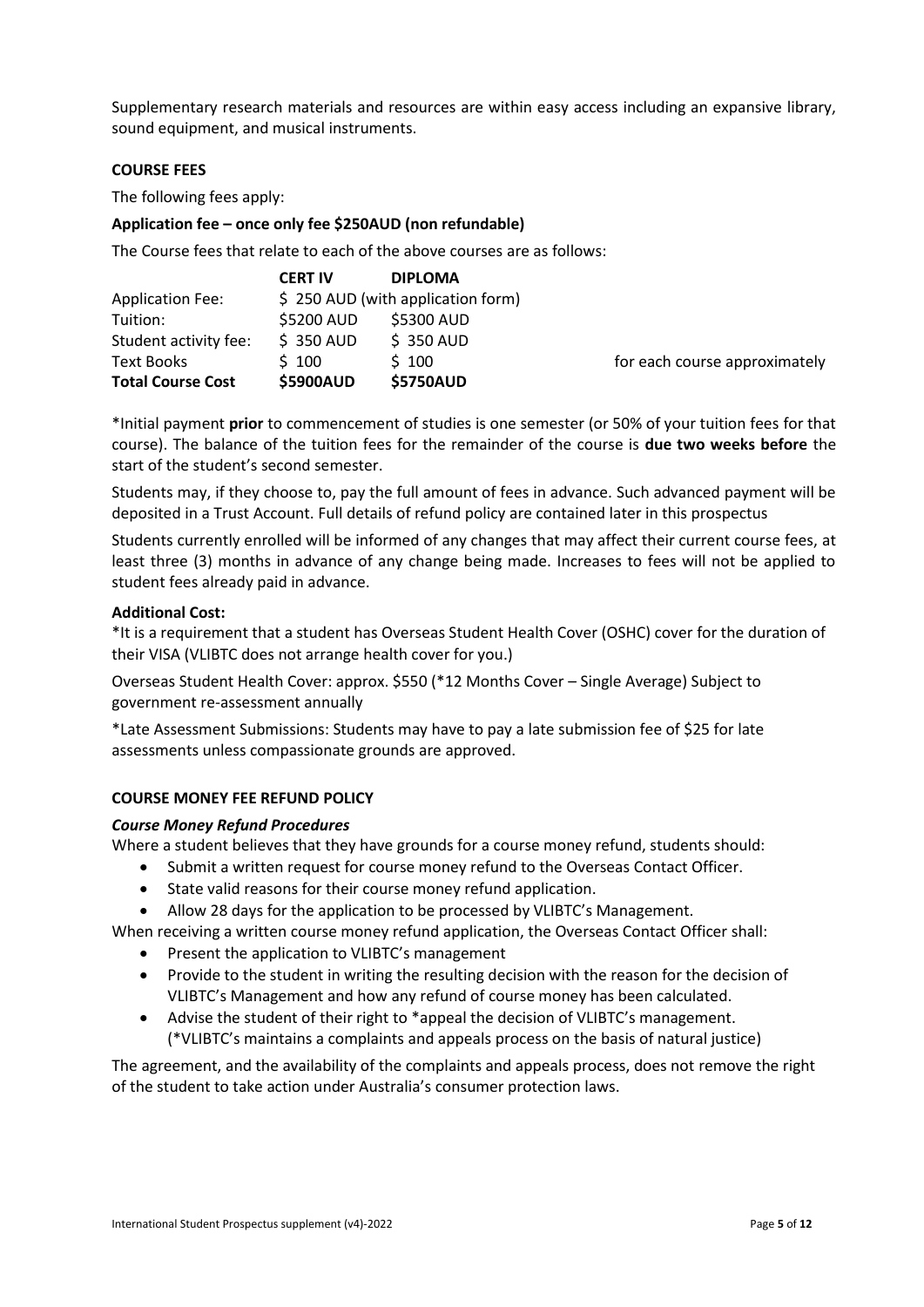# *Refund guidelines*

Where a written application is received for a Course Money Refund VLIBTC staff will follow the following guidelines:

- A VLIBTC refund will be less the maximum of 5% or \$500, whichever is the lesser, for administrative expenses.
- should VLIBTC's Management withdraw its offer or fails to provide the program offered or terminates its course delivery before or after the study period commences VLIBTC will calculate the refund amount according to the specified method for working out the amount of unspent pre-paid fees.
- should VLIBTC's Management withdraw a student from a Course because the student has seriously breached international student visa conditions or the VLIBTC rules or enrolment and code of conduct, no refund for tuition fees for the current study period will apply and a full refund of fees paid for any subsequent study period will also apply.
- VLIBTC staff shall ensure that students who dispute VLIBTC's student default or refund procedures are provided with the access to VLIBTC's complaints and appeals procedure.
- VLIBTC's refund policy and the availability of complaints and appeals processes, does not remove the right of the student to take action under Australia's consumer protection laws.

# *Course Money Refunds following Provider default*

VLIBTC will provide a total refund of Course Money paid in advance for tuition already received where:

- a) the course does not start on the agreed starting day
- b) the course ceases to be provided at any time after it starts but before it is completed; or
- c) the course is not provided in full to the student because a sanction has been imposed on the registered provider under part 6 (ESOS Act)

#### *Course Money Refunds following Student default*

An overseas student or intending overseas student defaults, in relation to a course provided by VLIBTC at any VLIBTC educational location, if:

- the course starts at the location on the agreed starting day, but the student does not start the course on that day and has not previously withdrawn; or
- the student withdraws from the course at the location either before or after the agreed starting day; or
- VLIBTC refuses to provide, or continue providing, the course to the student at the location because of one or more of the following events:
	- the student failed to pay an amount he or she was liable to pay VLIBTC, directly or indirectly, in order to undertake the course;
	- the student breached a condition of his or her student visa;
	- misbehaviour by the student in breaching VLIBTC Rules of Enrolment and Code of Conduct

An overseas student or intending overseas student does not default in relation to a course at the VLIBTC location if the student does not start that course because VLIBTC defaults in relation to the provision of the course at the VLIBTC location.

An overseas student or intending overseas student does not default for reasons of misbehaviour unless VLIBTC accords the student \*natural justice before refusing to provide, or continue providing, the course to the student at the VLIBTC location (natural justice is accorded to all students through the provision of VLIBTC's complaints and appeals process)

Please note the following refund circumstances of student withdrawal represents a fair and equitable refund approach which may be adjusted by a provider during up take of this letter of offer.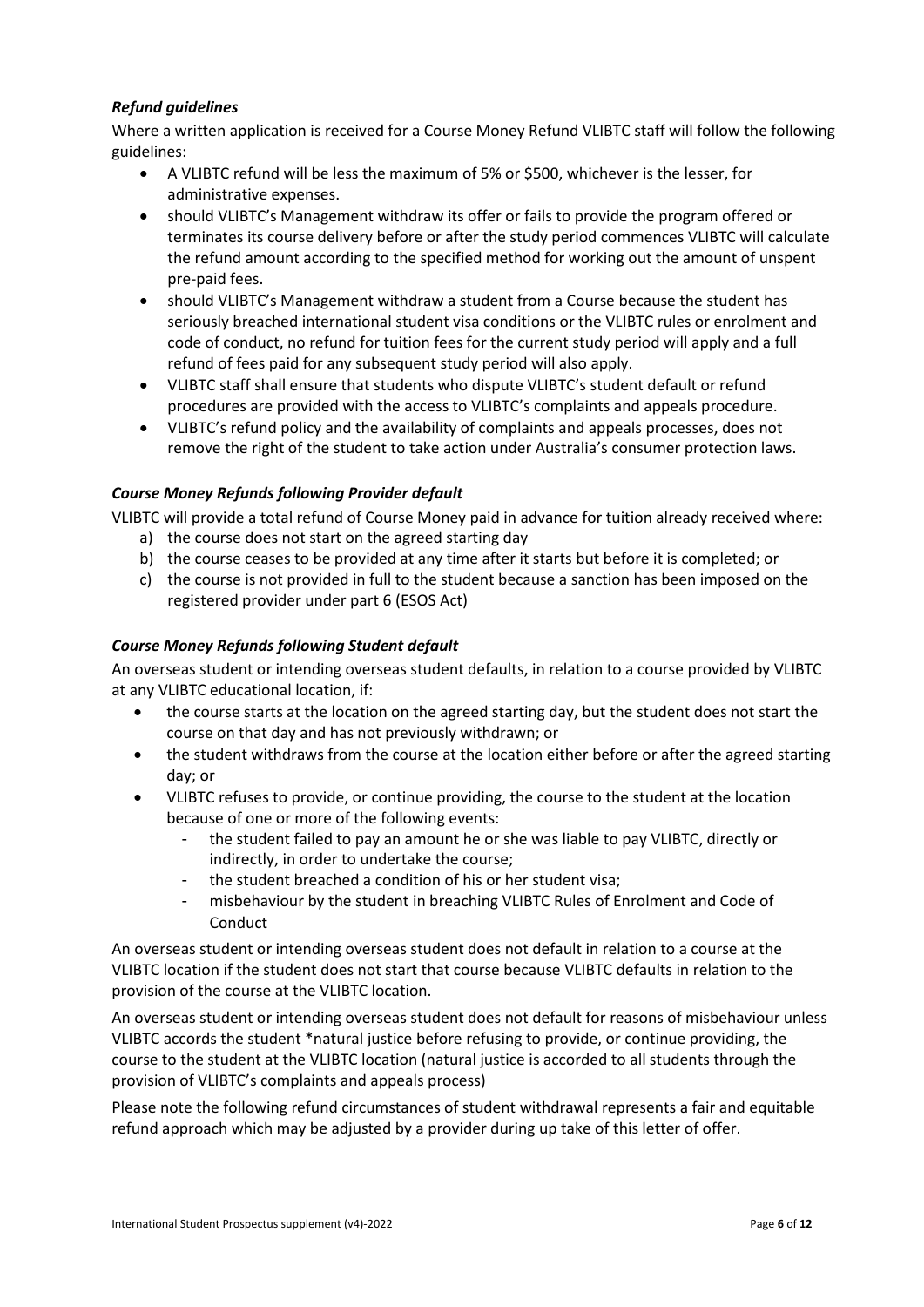# *Course money refund for student withdrawal (student default)*

An enrolled student will be eligible for a tuition fees refund if they provide a written 'request for course withdrawal' notice to VLIBTC's Management within 4 weeks of the day of course commencement. The refund will in respect to the total amount of tuition fees paid by the student for the current study period and will be less the spent tuition fees provided to the student from course commencement to the default day and less the maximum of 5% or \$500, whichever is the lesser, for administrative expenses. Tuition fee refunds will be calculated on a similar basis for subsequent study periods that are commenced by a student and in which a student withdraws.

In all student withdrawal refunds, subsequent study periods with tuition fees paid for in advance will be refunded in full.

No tuition fees for a current study period will be refunded to a student where a student fails to provide a written 'request for course withdrawal' notice within 4 weeks of study period commencement. However subsequent study periods with tuition fees paid for in advance will be refunded in full.

# **Any refund granted by VLIBTC will be refunded directly to the enrolled student unless the student has nominated a third party in their letter of offer/ student agreement.**

#### *Staff involved in refund procedures with students must:*

- Advise students who dispute the refund procedures that they have access to VLIBTC's internal / external appeals procedure.
- Advise the refund eligibility of any student involved in the deferment, suspension or \*cancellation of their course enrolment.

#### *Instances of student default which will result in a full refund*

- Student receives a visa refusal. Student is required to provide proof of refusal by providing a copy of the official refusal letter.
- Student unable to commence studies due to illness, disability or death in immediate family. Student will need to provide medical evidence.

#### *Instances of student default which will not result in a full refund*

- failure to present at course commencement
- failure to comply with international student visa conditions or the VLIBTC Rules of Enrolment and Code of Conduct

# *TPS (Tuition Protection Services)*

All fees paid in advanced are protected through the TPS. The TPS policy of VLIBTC shall ensure that all provider obligations existent within the ESOS Amendment (Tuition Protection Service and other measures) Act 2012 are implemented within the operational procedures of VLIBTC's educations services to overseas students.

# **ENROLMENT DEFERMENT, SUSPENSION OR CANCELLATION**

VLIBTC's Management and staff are committed to assessing and recording all deferments, suspensions or cancellations of study, ensuring that students within the process are informed of their rights and provided with due care and where relevant opportunities of appeal.

Students who apply for deferment may do so on the basis of compassionate or compelling grounds.

Students who are contravening the 'Rules of Enrolment and Code of Conduct' at VLIBTC may have their enrolment suspended or cancelled – see page 3.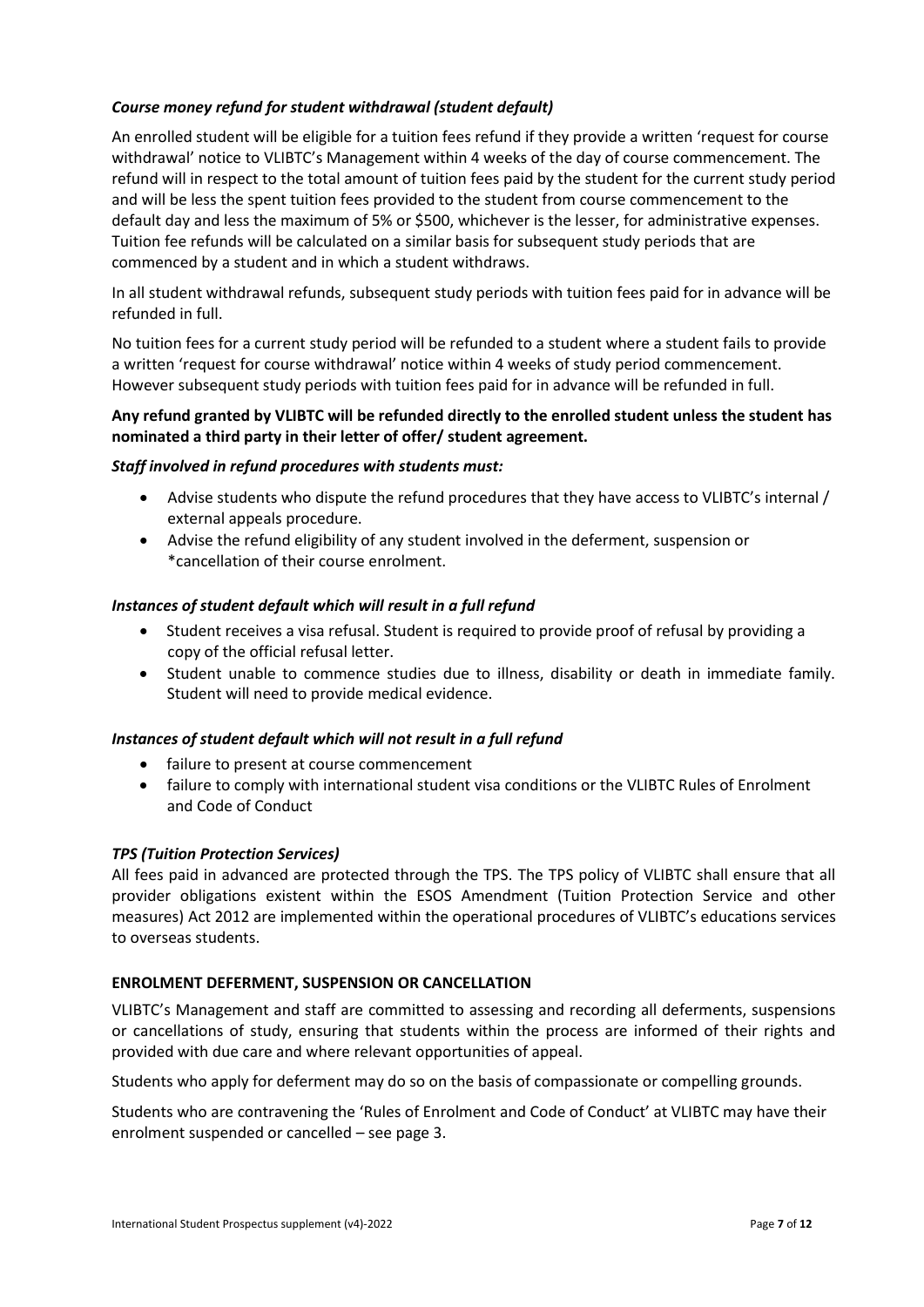The grounds and procedures for deferments, suspensions or cancellations of study are listed in the Student Handbook.

#### **COURSE ENROLMENT TRANSFER**

Enrolled students may apply to VLIBTC's Management for a transfer of enrolment to attend another Educational Provider offering courses to International Students.

In order to qualify for course transfer the student must have completed at least six months of their principal course of study unless:

- Reasonable circumstances or compassionate grounds can be established, such as undue hardship or sickness in the family that prevents travel to or from VLIBTC's location of training
- VLIBTC has ceased to be registered as a Provider on CRICOS or the course has ceased to be registered.
- VLIBTC has a had a sanction imposed on its registration by the Australian Government or state or territory government that prevents the student from continuing his or her principal course, or
- Any government sponsor of the student deems that a transfer is in the student's best interest and supports the transfer request in writing.

Should an application for Course Enrolment Transfer be successful the student will be supplied with a letter of release.

#### *Course transfer refusal*

VLIBTC may refuse the application for transfer where it is considered detrimental to the student's study progress. VLIBTC's complaints and appeals process is available should a release refusal letter be issued.

#### **COMPLAINTS AND APPEALS**

Students enrolled at VLIBTC have ongoing access to a Complaints and Appeals procedure which features both an Internal and if necessary an External process

#### *Internal Process*

VLIBTC's complaints and appeals process includes:

- Written records of all complaints and appeals
- Registering complaints and appeals are at no or minimal cost to the student
- Allows for a support person at any complaints or appeals meetings
- Written statements detailing complaint and appeal outcomes
- Resolution is acted on promptly

Should a student disagree with the decision made by VLIBTC management or staff, they may submit a complaint in writing. The decision given by VLIBTC management concerning the appeal outcome will be provided to the student in writing.

#### *External Appeal*

If student disagrees with VLIBTC's appeals decision they may access the Overseas Student Ombudsman at no cost to further address their complaints or appeals. (Please refer to the student handbook for further advice)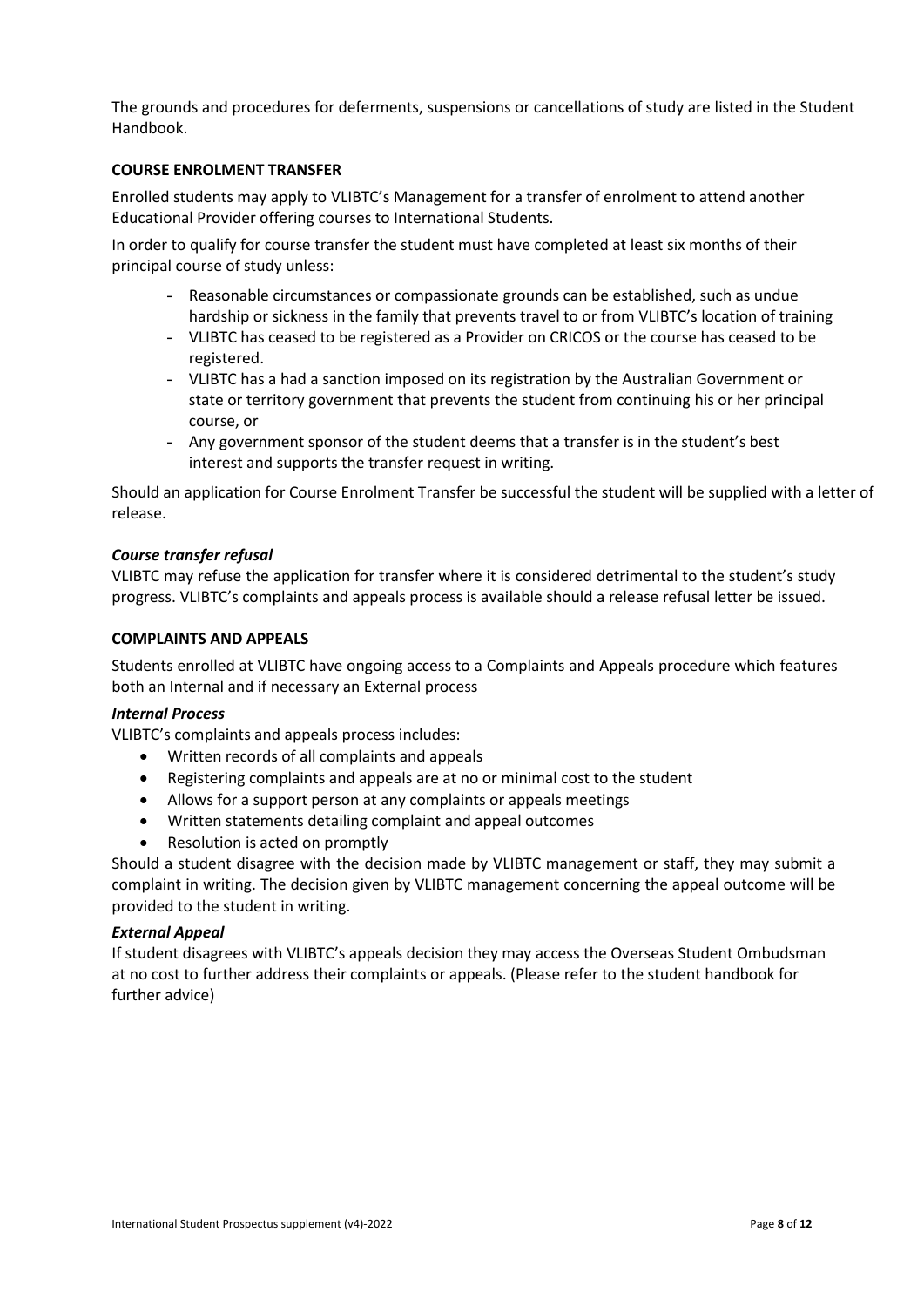# **DEPARTMENT OF EDUCATION EMPLOYMENT AND WORKPLACE RELATIONS**

Please find the enclosed information that explains your rights as a student studying in Australia under the Education Services for Overseas Students Act 2000. (This prospectus should be supplied only when it is accompanied by the ESOS framework information) You will need to indicate that you have read this information before signing your Letter of offer and agreement.

To read this document click [http://www.vlibtc.wa.edu.au/wp-content/uploads/2018/03/ESOS-Student-](http://www.vlibtc.wa.edu.au/wp-content/uploads/2018/03/ESOS-Student-Fact-Sheet-2017.pdf)[Fact-Sheet-2017.pdf](http://www.vlibtc.wa.edu.au/wp-content/uploads/2018/03/ESOS-Student-Fact-Sheet-2017.pdf) *The RTO's website also contains a link to the ESOS framework*

# **How we use your personal information**

<https://www.vlibtc.wa.edu.au/wp-content/uploads/2021/03/Privacy-Notice-2021-VLIBTC.pdf>

#### **CHANGE OF ADDRESS and/or LIVING CIRCUMSTANCES**

It is the responsibility of the student to ensure VLIBTC administration is advised of any change of address or any change in your living circumstances while enrolled in the course. A "Change of Address/Living Circumstances" form is available at VLIBTC Reception Desk. Students will be required to complete and submit a record of address details form every 6 months whether or not changes have occurred.

#### **LIVING IN PERTH**

For information about living in Perth check the following website www.studyperth.com.au Also see the Living and Studying in Australia link on our website www.vlibtc.wa.edu.au The following information provides an indication of what living expenses are associated with residence in Perth, (This does not include tuition or other college fees)

# *Single person costs of living - The following figures should be taken as estimates only and are based on current Government website:* <https://www.studyinaustralia.gov.au/english/live-in-australia/living-costs>

# **SINGLE PERSONS COST OF LIVING**

*Accommodation*

- **Shared Rental** \$85 to \$215 per week
- **Homestay** \$235 to \$325 per week
- **Rental** \$165 to \$440 per week
- **Hostels and Guesthouses** \$90 to \$150 per week

#### *Other living expenses*

- **Groceries and eating out** \$80 to \$280 per week
- **Gas, electricity** \$35 to \$140 per week
- **Phone and Internet** \$20 to \$55 per week
- **Public transport** \$15 to \$55 per week
- **Car (after purchase)** \$150 to \$260 per week
- **Entertainment** \$80 to \$150 per week

#### *Minimum cost of living*

The [Department of Home Affairs](https://www.homeaffairs.gov.au/trav/stud/more/student-visa-living-costs-and-evidence-of-funds) has financial requirements you must meet in order to receive a student visa for Australia. From 1st February 2018 the 12 month living cost is:

- **You** \$20,290
- **Partner or spouse** \$7,100
- **Child** \$3,040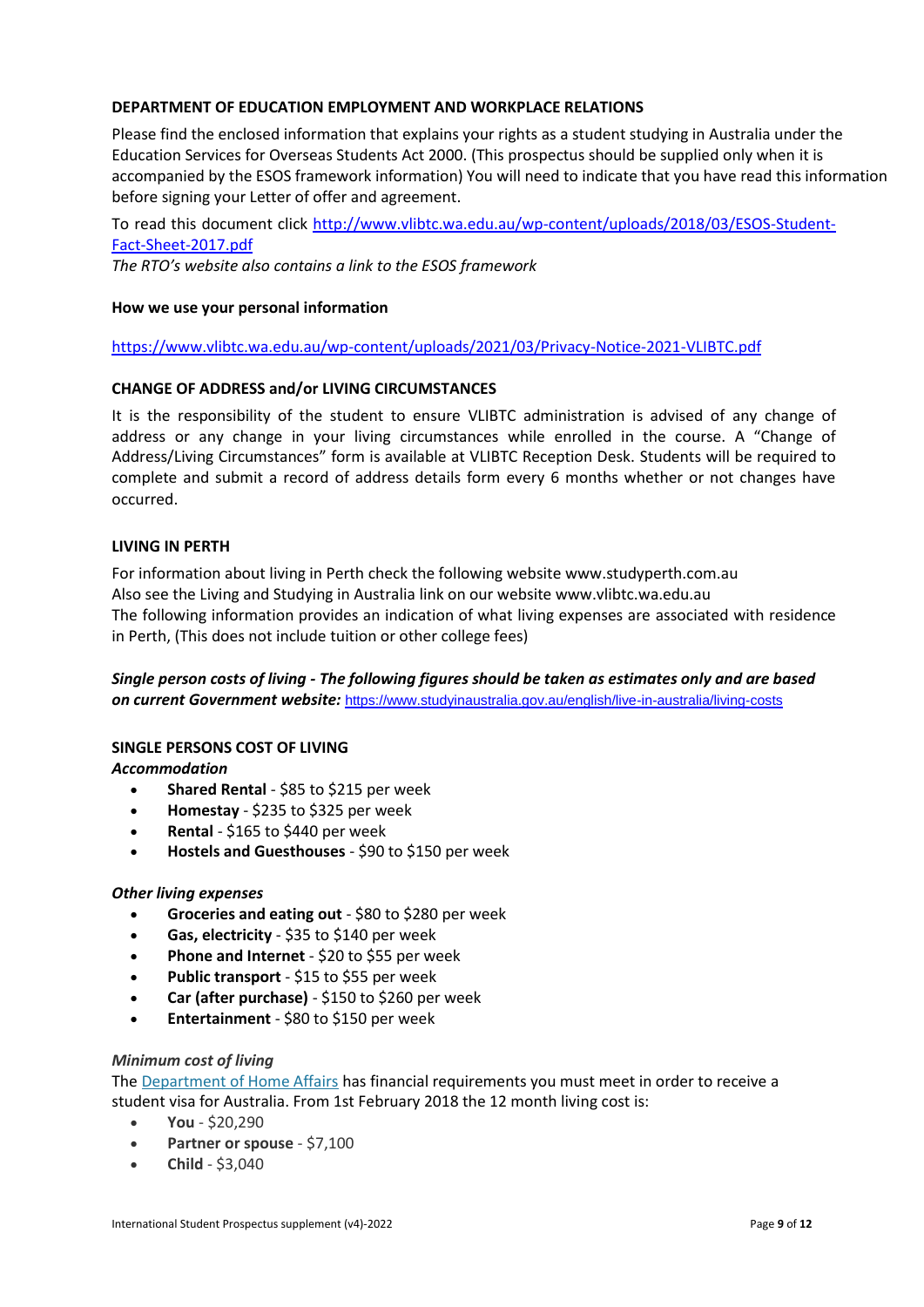Department of Commerce has a booklet on renting a home in WA. Here is the link: https://www.commerce.**wa**[.gov.au/publications/tenant-guide-](https://www.commerce.wa.gov.au/publications/tenant-guide-renting-home-wa)**renting**-**home**-**wa** Another good link on sharing accommodation or private leasing. [www.tenancywa.org.au/fact-sheets](http://www.tenancywa.org.au/fact-sheets) For further guidelines go to the accommodation section of[: https://www.studyinaustralia.gov.au/](https://www.studyinaustralia.gov.au/) and [www.studyperth.com.au](http://www.studyperth.com.au/) <https://insiderguides.com.au/international-students-need-know-renting/>

#### **EMPLOYMENT**

Students should refer to the Department of Home Affairs for advice on their allowable hours in which they can gain employment and work. Australia is generally experiencing a skills shortage and part time employment is quite easily obtained.

#### **EDUCATION**

Children aged between five and seventeen years travelling with you will be required to attend school. The government provides public schools at a cost. Churches and other groups provide private schooling at a cost. You will need to check with the Department of Education of Western Australia for their criteria and for costings in a public school, visit https://www.homeaffairs.gov.au/

Here are two good websites for them.

<https://www.education.wa.edu.au/how-to-enrol-a-step-by-step-guide> <https://migration.wa.gov.au/services/settlement-services/children-and-education/education>

#### **STUDENT SUPPORT SERVICES**

On arrival and prior to course commencement you will be required to make an appointment with the Over Seas Contact Officer (OSCO) to confirm accommodation; to review the student undertaking; and to discuss whether any further Student or Learner Support is required. This will also involve taking a Language Literacy and Numeracy test to identify any specific Learner Support requirements to assist you with your study (see Learner Support on website or request Student Handbook for further information).

An Orientation day is held which is designed to provide information concerning the course you are enrolling in and to meet the student support group. Staff will also be available to discuss any concerns you may have regarding study or education information. You will also tour the Victory Life Centre facilities; meet pastoral staff; and visit Margaret Court Community Outreach where food, counselling, and clothing is available at no cost if needed.

Additional support services are available by contacting the OSCO who will be available to discuss and provide assistance or advice in all areas of your welfare including your accommodation needs, health cover requirements, etc.

Students with visa enquiries will be directed to the Department of Education and the Department of Home Affairs. The Student Handbook and Website contain more detailed information regarding support services. Contact VLIBTC for a copy of the Student Handbook.

#### **OTHER SERVICES:**

Medical, dental, legal and other support services are readily accessible in the area. **Emergencies -** Dial 000 for life threatening situations – police fire or ambulance

**Police -** Call 131 444 for police attendance for non-urgent matters.

**Lifeline -** Dial 13 11 14 Life Line offer crisis support, suicide prevention and mental health support services by phone or through their online chat available on their website.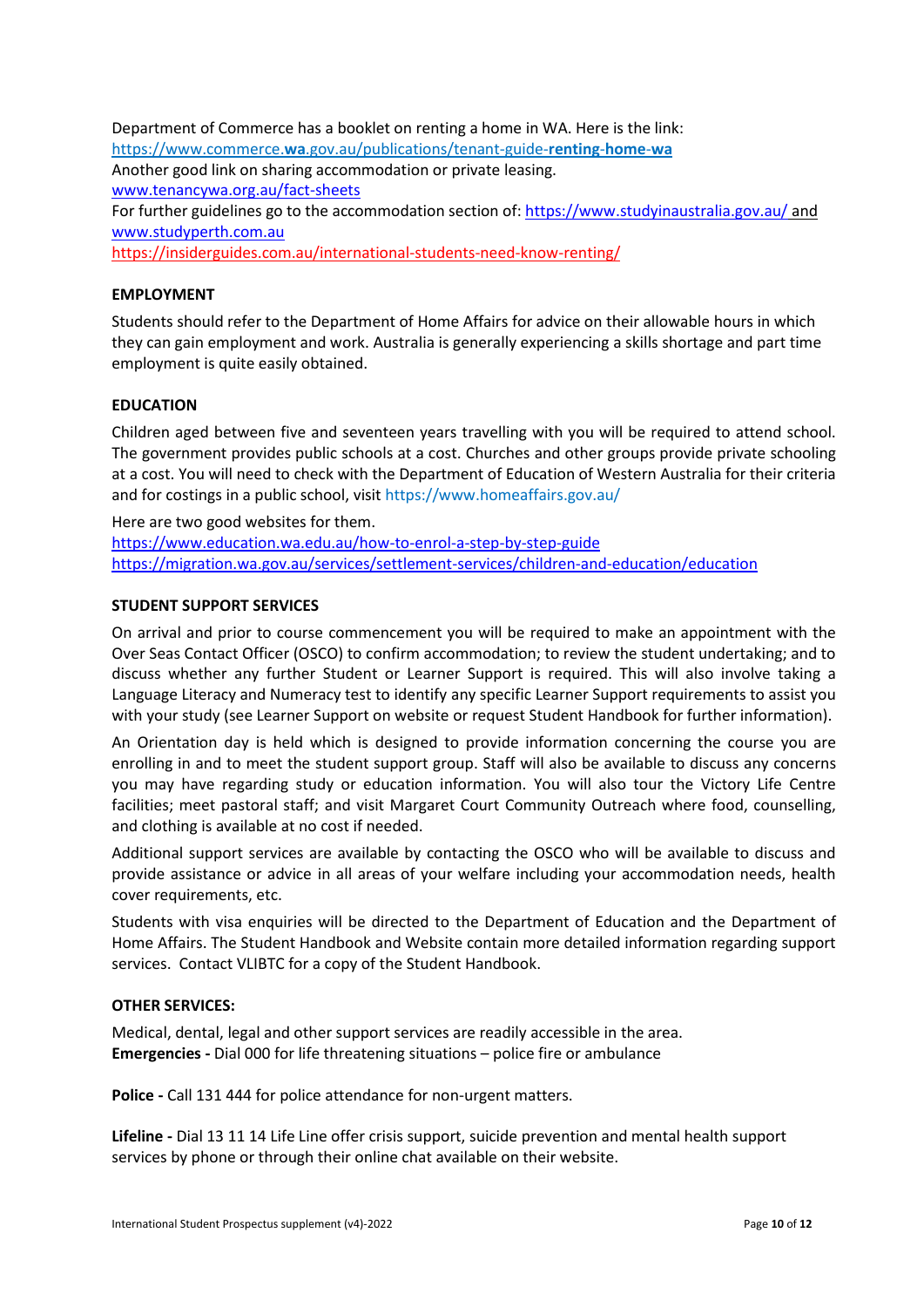**Poison Information Centre -** Call 131 126 - Provides advice on the management, assessment and treatment of poisonous products.

**Sexual Assault counselling service -** Search online for 'rape crisis centre' - if you, or anyone you know, has experienced or is at risk of sexual assault, call *the* sexual assault counselling services. These provide a free 24 hour, 7 day a week telephone counselling service (anonymous if you prefer).

**Hospitals -** *Note: Private Hospitals do not take emergency cases.* Royal Perth Hospital - Wellington Street, Perth WA, Ph. 9224 2244 Sir Charles Gardiner Hospital - Hospital Avenue, Nedlands WA, Ph. 9346 3333 Joondalup Health Campus - Shenton Avenue, Joondalup WA, Ph. 9400 9406

#### **Medical Centres**

Osborne Park Medical Centre, 1/168 Main Street, Osborne Park WA Ph. 9349 3555 DR7 Medical Centre - Cnr. Royal Street & Wanneroo Road, Yokine WA, Ph. 9349 6777

#### **Dental Services**

There are a number of dental clinics in various suburbs. One close to the VLIBTC is: Yokine Dental- 212 Flinders Street Yokine 6060, Ph. 9349 6686

**Legal services** - These primarily assist people who are unable to afford the services of a private lawyer. Following are the initial contact numbers:

Community Legal Services Association - Ph. 9221 9322

Northern Suburbs Community Legal Centre - Ph. 9440 1663

The Australian Consumer Law includes a national law guaranteeing consumer rights when buying goods and services. Visit Australia.gov.au or consumerlaw.gov.au

For more details on living in Perth and other services refer to the International Student Information Booklet which you will have received on your first enquiry. Please request this booklet from the Overseas Contact Officer if you have not received it yet.

|                                               | 9344 5400 or               |
|-----------------------------------------------|----------------------------|
| MHERL (mental health emergency response line) | 1300 555 788, 92248888,    |
|                                               | 1800 676 822 (Peel region) |
|                                               |                            |
|                                               |                            |
|                                               |                            |
|                                               |                            |
|                                               | affected by suicide)       |
|                                               |                            |
|                                               |                            |
| <b>EMERGENCY - POLICE &amp; AMBULANCE</b>     | 000                        |